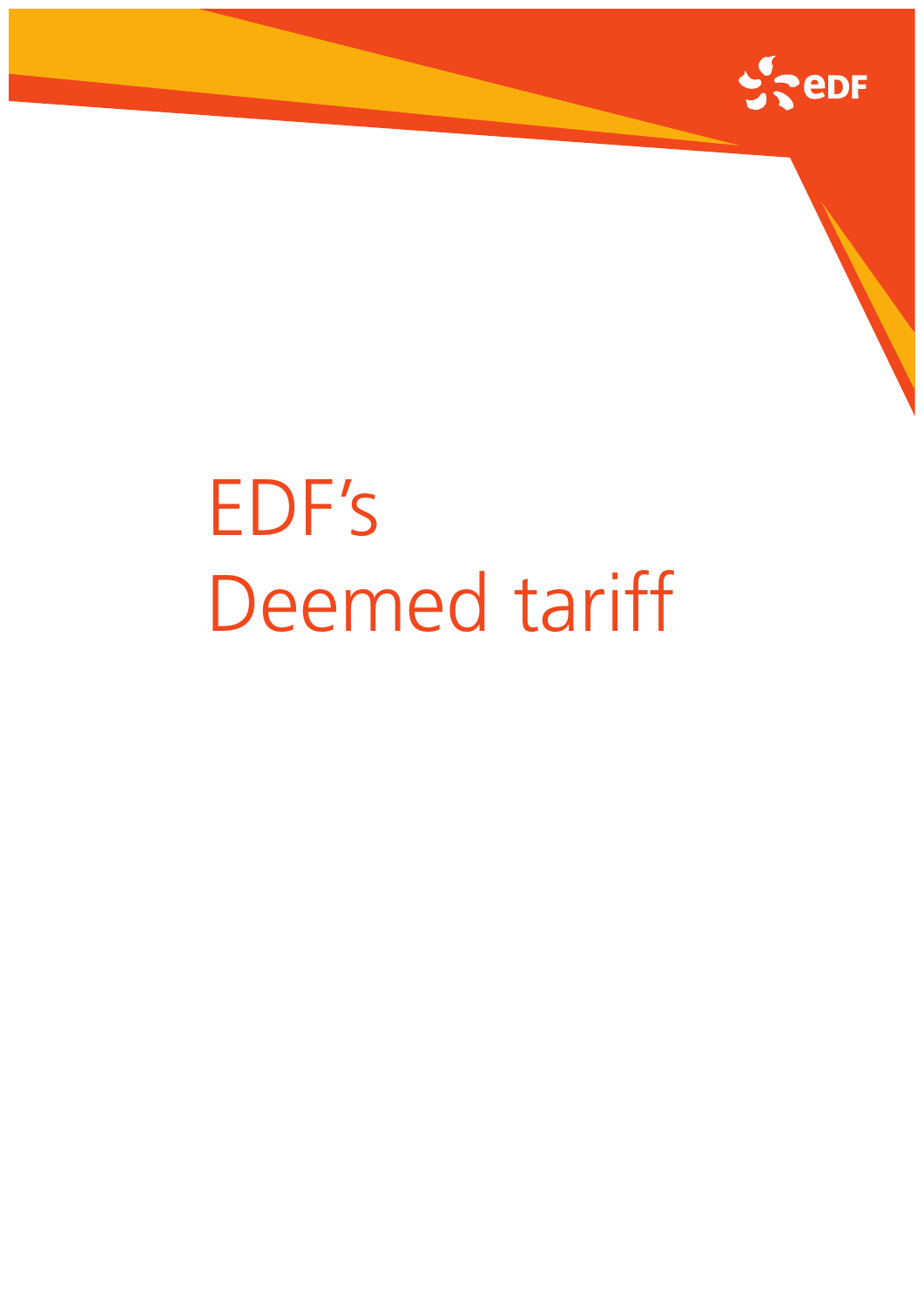# Deemed electricity and gas - Credit prices

Electricity and gas credit prices are effective from 1 April 2022.

|                               |                     |                                                | <b>Electricity</b> | Gas                                             |                    |                    |                                        |                    |
|-------------------------------|---------------------|------------------------------------------------|--------------------|-------------------------------------------------|--------------------|--------------------|----------------------------------------|--------------------|
| Supply area and               |                     | Standard meter <sup>2</sup> electricity prices |                    | Economy 7 meter <sup>3</sup> electricity prices |                    |                    | Standard meter <sup>2</sup> gas prices |                    |
| payment method                |                     | Daily standing<br>charge <sup>1</sup>          | Unit rate (kWh)    | <b>Daily standing</b><br>charge <sup>1</sup>    | Day rate (kWh)     | Night rate (kWh)   | Daily standing charge <sup>1</sup>     | Unit rate (kWh)    |
| East Midlands                 | <b>Direct Debit</b> | 44.75p                                         | 27.63p             | 44.84p                                          | 35.28p             | 13.40 <sub>p</sub> | 27.22p                                 | 7.282p             |
|                               | Cash/Cheque         | 50.53p                                         | 29.10p             | 50.61 <sub>p</sub>                              | 37.15p             | 14.12p             | 32.03p                                 | 7.671p             |
|                               | <b>PAYG</b>         | 49.68p                                         | 27.40p             | 49.77p                                          | 34.44p             | 14.11p             | 37.28p                                 | 7.277p             |
|                               | <b>Direct Debit</b> | 37.92p                                         | 29.24p             | 38.00p                                          | 35.35p             | 16.26p             | 27.22p                                 | 7.344p             |
| Eastern                       | Cash/Cheque         | 43.34p                                         | 30.80p             | 43.41 <sub>p</sub>                              | 37.32p             | 16.98p             | 32.03p                                 | 7.736p             |
|                               | <b>PAYG</b>         | 42.89p                                         | 29.00p             | 42.97p                                          | 36.70p             | 13.91p             | 37.28p                                 | 7.371p             |
| London                        | <b>Direct Debit</b> | 32.15p                                         | 29.64p             | 32.23p                                          | 34.38p             | 18.55p             | 27.22p                                 | 7.517p             |
|                               | Cash/Cheque         | 37.25p                                         | 31.21p             | 37.33p                                          | 36.78p             | 18.74p             | 32.03p                                 | 7.919p             |
|                               | <b>PAYG</b>         | 37.13p                                         | 29.39p             | 37.23p                                          | 35.63p             | 16.32p             | 37.28p                                 | 7.491 <sub>p</sub> |
|                               | <b>Direct Debit</b> | 48.13p                                         | 27.86p             | 48.21p                                          | 32.83p             | 17.40p             | 27.22p                                 | 7.367p             |
| Midlands                      | Cash/Cheque         | 54.10p                                         | 29.35p             | 54.17p                                          | 34.57p             | 18.32p             | 32.03p                                 | 7.760p             |
|                               | <b>PAYG</b>         | 53.05p                                         | 27.63p             | 53.13p                                          | 34.57p             | 14.52p             | 37.28p                                 | 7.346p             |
|                               | <b>Direct Debit</b> | 48.91p                                         | 27.09p             | 49.00p                                          | 31.78p             | 17.16p             | 27.22p                                 | 7.226p             |
| <b>North East</b>             | Cash/Cheque         | 54.92p                                         | 28.53p             | 55.00p                                          | 33.09p             | 18.57p             | 32.03p                                 | 7.611p             |
|                               | <b>PAYG</b>         | 53.83p                                         | 26.86p             | 53.92p                                          | 33.09p             | 14.88p             | 37.28p                                 | 7.258p             |
| <b>North Scotland</b>         | <b>Direct Debit</b> | 50.06p                                         | 27.90p             | 50.14p                                          | 32.40 <sub>p</sub> | 18.32p             | 27.22p                                 | 7.337p             |
|                               | Cash/Cheque         | 56.13p                                         | 29.39p             | 56.20p                                          | 32.69p             | 21.25p             | 32.03p                                 | 7.727p             |
|                               | <b>PAYG</b>         | 54.96p                                         | 27.67p             | 55.06p                                          | 32.69p             | 17.43p             | 37.28p                                 | 7.336p             |
|                               | Direct Debit        | 47.58p                                         | 29.58p             | 47.66p                                          | 34.71p             | 18.04p             | 27.22p                                 | 7.365p             |
| North Wales and<br>Merseyside | Cash/Cheque         | 53.51p                                         | 31.16p             | 53.60p                                          | 36.82p             | 18.62p             | 32.03p                                 | 7.758p             |
|                               | <b>PAYG</b>         | 52.50p                                         | 29.34p             | 52.59p                                          | 36.36p             | 15.27p             | 37.28p                                 | 7.328p             |
|                               | <b>Direct Debit</b> | 42.25p                                         | 28.02p             | 42.33p                                          | 32.58p             | 17.92p             | 27.22p                                 | 7.343p             |
| North West                    | Cash/Cheque         | 47.90p                                         | 29.51p             | 47.97p                                          | 34.12p             | 19.10 <sub>p</sub> | 32.03p                                 | 7.735p             |
|                               | <b>PAYG</b>         | 47.19p                                         | 27.79p             | 47.28p                                          | 33.98p             | 15.48p             | 37.28p                                 | 7.323p             |
|                               | <b>Direct Debit</b> | 41.66p                                         | 29.49p             | 41.75p                                          | 37.20p             | 14.14p             | 27.22p                                 | 7.319p             |
| South East                    | Cash/Cheque         | 47.29p                                         | 31.05p             | 47.36p                                          | 39.17 <sub>p</sub> | 14.88p             | 32.03p                                 | 7.710p             |
|                               | <b>PAYG</b>         | 46.61p                                         | 29.25p             | 46.70p                                          | 37.21p             | 13.64 <sub>p</sub> | 37.28p                                 | 7.308p             |
| South Scotland                | Direct Debit        | 49.65p                                         | 27.84p             | 49.73p                                          | 31.74p             | 18.73p             | 27.22p                                 | 7.336p             |
|                               | Cash/Cheque         | 55.70p                                         | 29.32p             | 55.77p                                          | 33.36p             | 19.80p             | 32.03p                                 | 7.727p             |
|                               | <b>PAYG</b>         | 54.55p                                         | 27.61p             | 54.65p                                          | 33.36p             | 16.02p             | 37.28p                                 | 7.335p             |
| South Wales                   | Direct Debit        | 48.15p                                         | 28.29p             | 48.23p                                          | 33.59p             | 17.13p             | 27.22p                                 | 7.444p             |
|                               | Cash/Cheque         | 54.12p                                         | 29.79p             | 54.20p                                          | 35.35p             | 18.08p             | 32.03p                                 | 7.841p             |
|                               | <b>PAYG</b>         | 53.06p                                         | 28.05p             | 53.16p                                          | 35.35p             | 14.24p             | 37.28p                                 | 7.382p             |
| South West                    | Direct Debit        | 51.62p                                         | 28.41p             | 51.71p                                          | 33.09p             | 17.83p             | 27.22p                                 | 7.476p             |
|                               | Cash/Cheque         | 57.79p                                         | 29.92p             | 57.86p                                          | 35.00p             | 18.57p             | 32.03p                                 | 7.875p             |
|                               | <b>PAYG</b>         | 56.53p                                         | 28.18p             | 56.62p                                          | 34.83p             | 14.96p             | 37.28p                                 | 7.488p             |
| Southern                      | Direct Debit        | 43.39p                                         | 28.46p             | 43.49p                                          | 33.20p             | 17.93p             | 27.22p                                 | 7.480p             |
|                               | Cash/Cheque         | 49.10p                                         | 29.97p             | 49.19p                                          | 34.77p             | 19.13p             | 32.03p                                 | 7.879p             |
|                               | <b>PAYG</b>         | 48.34p                                         | 28.22p             | 48.43p                                          | 34.77p             | 15.27p             | 37.28p                                 | 7.460p             |
| Yorkshire                     | <b>Direct Debit</b> | 48.53p                                         | 27.36p             | 48.61p                                          | 31.56p             | 18.10p             | 27.22p                                 | 7.280p             |
|                               | Cash/Cheque         | 54.52p                                         | 28.82p             | 54.59p                                          | 33.41p             | 18.81p             | 32.03p                                 | 7.669p             |
|                               | <b>PAYG</b>         | 53.44p                                         | 27.13p             | 53.53p                                          | 33.41p             | 15.08p             | 37.28p                                 | 7.291p             |

\*DD prices cover - Monthly Fixed Direct Debit, Monthly Variable Direct Debit and Quarterly Variable Direct Debit

\*\*CC prices cover - Monthly Fixed Cash/Cheque, Monthly Variable Cash/Cheque, Quarterly Fixed Cash/Cheque and Quarterly Variable Cash/Cheque<br>1 The daily standing charges (where shown) are due each day and per meter whether

<sup>2</sup> Standard meter - This is the most common type of meter for electricity and gas. These meters display your consumption either using a mechanical clock, digital display or dial.  $^3$  Economy7 meter - Also known as E7, this is a two-rate meter for electricity (day and night - providing a cheaper rate seven hours a night which can provide savings on your account). These meters are often installed in properties without a gas connection and so the heating and hot-water supplies depend on electricity (for example, storage heaters). Night kWh will be supplied for a total of seven hours, typically between 10pm and 8am (actual times set by the local network operator and can be found on your bill) and these will be charged at the night kWh rate. All other kWh will be charged at the day kWh rate.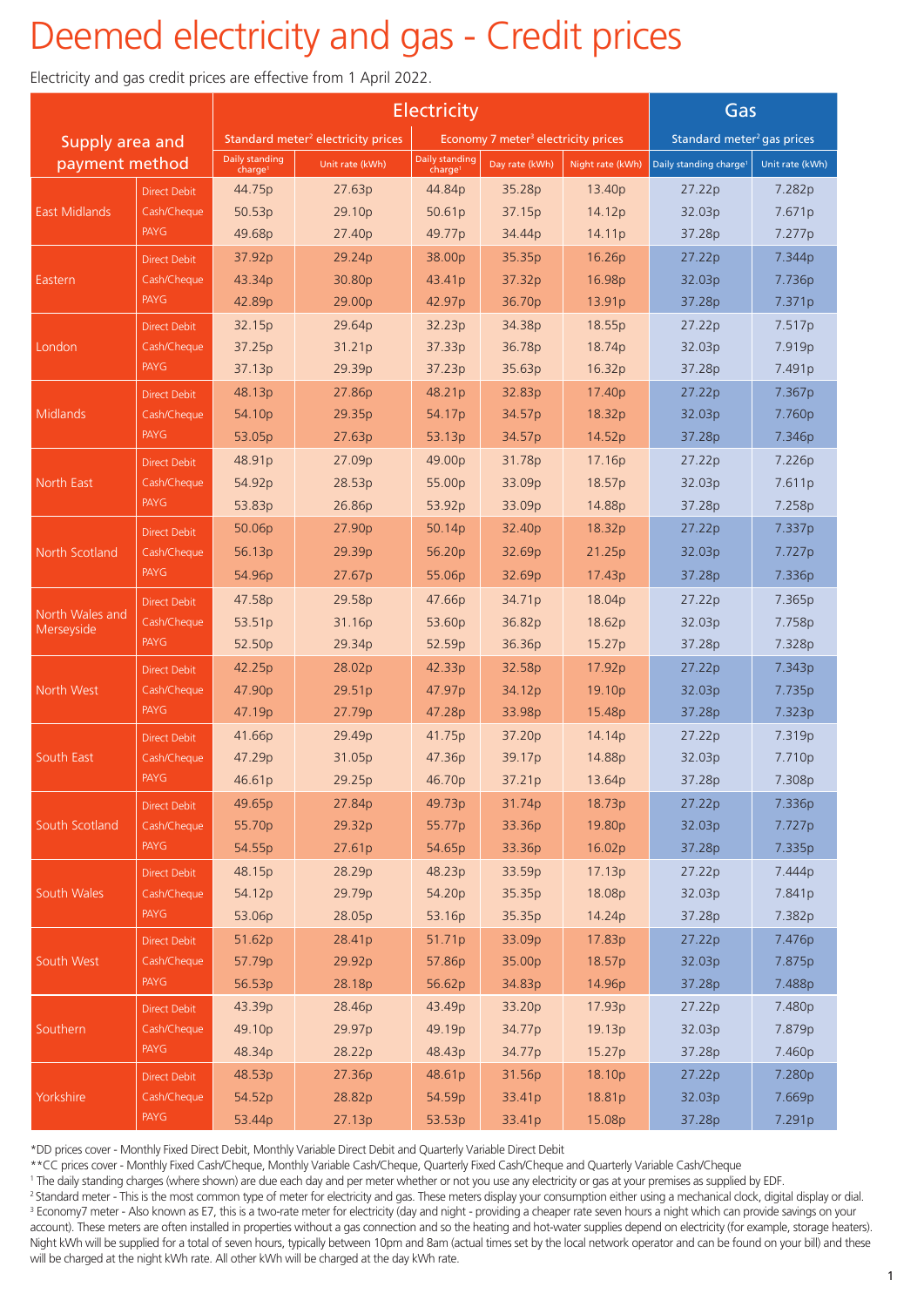# Deemed electricity and gas – prepayment prices

Electricity and gas prepayment prices are effective from April 2022 to September 2022 If you are (or become) a prepayment customer, and have a smart meter installed, the smart pay as you go "PAYG" prices for this tariff will apply. This is effective from 1 April 2022 (or from installation if after this date). You can find the prices for that payment method on the previous page.

|                                   |                   |                                                   | <b>Electricity prices</b> | <b>Gas prices</b>                                  |                   |                     |                                           |                    |
|-----------------------------------|-------------------|---------------------------------------------------|---------------------------|----------------------------------------------------|-------------------|---------------------|-------------------------------------------|--------------------|
| Supply area and<br>payment method |                   | Standard meter <sup>2</sup><br>electricity prices |                           | Economy 7 meter <sup>3</sup><br>electricity prices |                   |                     | Standard meter <sup>2</sup> gas<br>prices |                    |
|                                   |                   | <b>Daily standing</b><br>charge <sup>1</sup>      | Unit rate<br>(kWh)        | Daily standing<br>charge <sup>1</sup>              | Day rate<br>(kWh) | Night rate<br>(kWh) | Daily standing<br>charge <sup>1</sup>     | Unit rate<br>(kWh) |
| <b>East Midlands</b>              | Prepayment        | 49.68p                                            | 27.40p                    | 49.77p                                             | 34.15p            | 14.51p              | 37.28p                                    | 7.277p             |
| Eastern                           | <b>Prepayment</b> | 42.89p                                            | 29.00p                    | 42.97p                                             | 36.70p            | 13.91p              | 37.28p                                    | 7.371p             |
| London                            | <b>Prepayment</b> | 37.13p                                            | 29.39p                    | 37.23p                                             | 35.63p            | 16.32p              | 37.28p                                    | 7.491p             |
| <b>Midlands</b>                   | Prepayment        | 53.05p                                            | 27.63p                    | 53.13p                                             | 34.67p            | 14.38p              | 37.28p                                    | 7.346p             |
| <b>North East</b>                 | <b>Prepayment</b> | 53.83p                                            | 26.86p                    | 53.92p                                             | 33.47p            | 14.36p              | 37.28p                                    | 7.258p             |
| North Scotland                    | <b>Prepayment</b> | 54.96p                                            | 27.67p                    | 55.06p                                             | 33.66p            | 16.10p              | 37.28p                                    | 7.336p             |
| North Wales and<br>Merseyside     | <b>Prepayment</b> | 52.50p                                            | 29.34p                    | 52.59p                                             | 36.36p            | 15.27p              | 37.28p                                    | 7.328p             |
| North West                        | Prepayment        | 47.19p                                            | 27.79p                    | 47.28p                                             | 33.98p            | 15.48p              | 37.28p                                    | 7.323p             |
| South East                        | <b>Prepayment</b> | 46.61p                                            | 29.25p                    | 46.70p                                             | 37.21p            | 13.64p              | 37.28p                                    | 7.308p             |
| South Scotland                    | Prepayment        | 54.55p                                            | 27.61p                    | 54.65p                                             | 34.10p            | 15.00p              | 37.28p                                    | 7.335p             |
| South Wales                       | Prepayment        | 53.06p                                            | 28.05p                    | 53.16p                                             | 35.39p            | 14.18p              | 37.28p                                    | 7.382p             |
| South West                        | <b>Prepayment</b> | 56.53p                                            | 28.18p                    | 56.62p                                             | 34.83p            | 14.96p              | 37.28p                                    | 7.488p             |
| Southern                          | Prepayment        | 48.34p                                            | 28.22p                    | 48.43p                                             | 35.26p            | 14.59p              | 37.28p                                    | 7.460p             |
| Yorkshire                         | Prepayment        | 53.44p                                            | 27.13p                    | 53.53p                                             | 34.12p            | 14.10p              | 37.28p                                    | 7.291p             |

Prices shown in both tables include VAT. They are made up of a daily standing charge and the relevant unit rate (kWh). We explain the rates in more detail in the notes section on page 4.

<sup>1</sup> The daily standing charges (where shown) are due each day and per meter whether or not you use any electricity or gas at your premises as supplied by EDF.

<sup>&</sup>lt;sup>2</sup> Standard meter - This is the most common type of meter for electricity and gas. These meters display your consumption either using a mechanical clock, digital display or dial.  $^3$  Economy7 meter - Also known as E7, this is a two-rate meter for electricity (day and night - providing a cheaper rate seven hours a night which can provide savings on your account). These meters are often installed in properties without a gas connection and so the heating and hot-water supplies depend on electricity (for example, storage heaters). Night kWh will be supplied for a total of seven hours, typically between 10pm and 8am (actual times set by the local network operator and can be found on your statement) and these will be charged at the night kWh rate. All other kWh will be charged at the day kWh rate.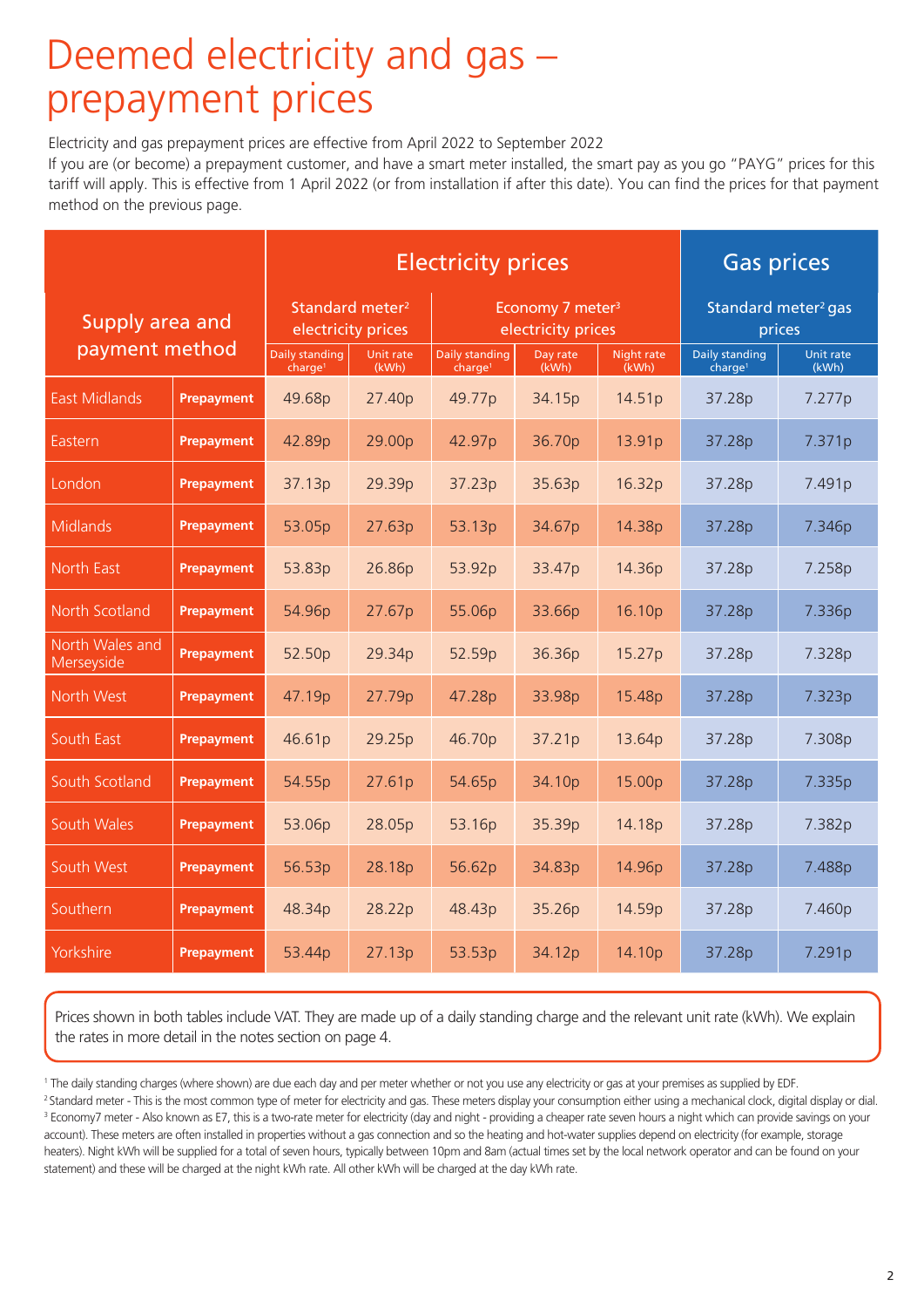### Deemed electricity and gas prices - notes

For further details on the tariff, please call us on 0333 200 5100. If you are a prepayment customer, please call us on 0333 200 5110.

To find your electricity prices, look in the left hand column to find your supply area.

The columns to the right allow you to identify the meter that applies to you (Standard or Economy 7) and find the prices relevant to you depending on your chosen payment method.

Your gas prices are shown in the blue column to the right of the electricity prices.

Different charges apply in the case of SoLR (Supplier of Last Resort) direction from Ofgem, which we will have sent to you at the time we are directed to supply. You can find these on our website at my.edfenergy.com/gas-electricity/tariff-information-labels or by calling us on 0333 200 5100

### Payment methods

Direct Debit: This is one of the cheapest ways to pay for your energy because your unit rate is lower in comparison to other payment methods. If, for any reason, you stop paying by Direct Debit we can move you onto cash/cheque or Pay As You Go prices, which may be higher.

Pay As You Go: Pay as you go is a quick and easy way to pay for your energy and means paying in advance through a smart meter. You can pay on the app, online via My Account, in-store with a top up card or over the phone.

**Cash/Cheque:** You pay a higher unit rate for Cash/Cheque than for Direct Debit. If you pay by Debit or Credit card, you are charged Cash/Cheque prices.

**Prepayment:** Means paying in advance through a Prepayment meter using a prepayment key/card.

A full list of payment methods can be found on the back of your bill.

- Some of these prices have been rounded. In some instances, more decimals may be shown on your bill. Prices are shown 'with VAT'. We will charge VAT at the rate which applies for residential energy supplies. This is currently 5%.
- The charges in this leaflet are only available for supplying electricity and gas to continuously occupied premises used only or mainly for domestic purposes.
- If you are responsible for making payments under a Green Deal Plan, we will collect those payments from you using the same payment method as you use to pay for your energy. We'll only collect Green Deal charges that become due after we start supplying you, and we'll pass them on to your Green Deal provider.

## Important information (Principal Terms)

We've tried to summarise what we believe to be the key terms, but they're all important and you may have a different view of what is most significant to you. That's why it's important you read our full terms and conditions and let us know if you have any questions. We'll send updated copies at least once every 12 months but you can request a copy at any time by contacting us on **0333 200 5100** or going to **edfenergy.com/tariff-info**

#### **Charges**

The charges for your energy supply are set out on pages 2 and 3. You are ultimately responsible for payments for any charges incurred in accordance with these terms.

By being supplied by us on this deemed supply terms means: if you do not have a smart meter you agree to have one fitted, or, if you decide you don't want one installed, you can opt out by letting us know.

#### **Closure**

These charges are variable and can be changed at any time in accordance with Clause 3 of your deemed supply terms.

#### **Direct Debit**

If you want to pay for your electricity or gas by a fixed direct debit, we first need to agree the initial fixed amount needed to cover your annual energy costs. We'll review this amount within 12 months of the direct debit first being set up, and then on every anniversary of that date (the 'annual DD review date'). We may sometimes carry out a review before your annual DD review date (for example, if we receive a meter reading), but this isn't guaranteed.

Whenever we review your direct debit, we'll estimate the cost of the energy you will use (that is, your 'estimated annual energy cost') up to the date of the next annual DD review date. This estimate will be based on the amount of energy you have used in the past, energy prices at the time, and any existing debt or credit on your account.

If your direct debit needs to increase or decrease by more than a set percentage (our 'specified percentage') to cover your estimated annual energy cost, we'll let you know and make the necessary changes. To avoid changing your payments too often, we won't adjust your direct debit payment if it would result in an increase or decrease of less than our specified percentage.

Once we've completed your review, if we have an up to date meter reading and we find your account is in credit or in debit, we'll usually update your monthly payment amount to spread the balance across the following 12 payments. In exceptional circumstances we may collect the full debit amount you owe from your bank account. In these cases we'll try to get in touch at least 12 working days beforehand.

#### **PAY AS YOU GO RULES**

Pay as you go is a quick and easy way to pay for your energy and the smart way to budget and keep track of your energy and is exclusive to customers with a smart meter. Pay on the app, online, in-store or over the phone. We recommend that if you prefer to make payments like this, low balance alerts are set up for one or both fuels. The alerts sent by SMS or email will let

you know if your balance for either fuel goes below a pre-set threshold. Just make sure you keep an eye on your balance to make sure you've always got credit to cover your usage. You can set up your low balance threshold using the EDF App or in MyAccount. A low balance alert will be triggered when the fuel reaches the balance threshold you've set up. If you choose pay as you go as your payment method, this will operate in accordance with our 'Pay As You Go Explained' leaflet, which contains information on auto top up and low balance alert and is available at edfenergy.com/paygpolicy or to request a copy contact us on 0333 009 7111. For more information on how these functions work please visit edfenergy.com/paygpolicy.

#### **RECONCILIATION**

From time to time there may be discrepancies between PAYG customers' meter(s) and their account. EDF reserves the right to refund/deduct any over or underpayment for energy charges and make any metering adjustments. You should always check your balance and ensure your account is topped up with credit, as your meters could self-disconnect if there's no credit and you'll run out of power.

#### **IF YOU DON'T PAY AS YOU AGREED, YOUR PAYMENT METHOD AND CHARGES MAY CHANGE**

If you don't pay our bills in the way we've agreed, we can switch you to another payment method (which could involve changing your meter too) and this may increase the price you pay for your energy. If this means we fit a prepayment meter you may be responsible for the costs, which we'll tell you about at the time. If you're struggling, you can pay through deductions to social security you receive, by regular instalments or by using a prepayment meter (provided we consider this safe and practical).

#### **Supply Contract**

Because you have not signed an express contract with us you are currently supplied on one of our deemed contracts. Your deemed contract will end if you subsequently enter into an express energy-supply agreement with us, on the date a new supplier starts to supply you or on the date you no longer own, rent or use the supply (provided we have received at least two working days' notice from you of this). Further details on this are included in Clause 4 of your deemed contract terms.

#### **Terms**

Whilst we have tried to summarise above the terms that we believe might reasonably be of most significant impact, all the terms within our deemed terms and conditions are important and we appreciate that different customers may have different views as to what is of most significance to them. For this reason it is important that you have access to our full deemed terms and conditions. To ensure this is the case, and for the purposes of full transparency, your full deemed terms and conditions and schedule of charges are made available to you at all times via **edfenergy.com/sites/ default/files/r505\_deemed\_rate\_card.pdf.** or by contacting us on 0333 200 5100. Please make sure you read these terms and if you have any questions regarding them please let us know so we can clarify these accordingly.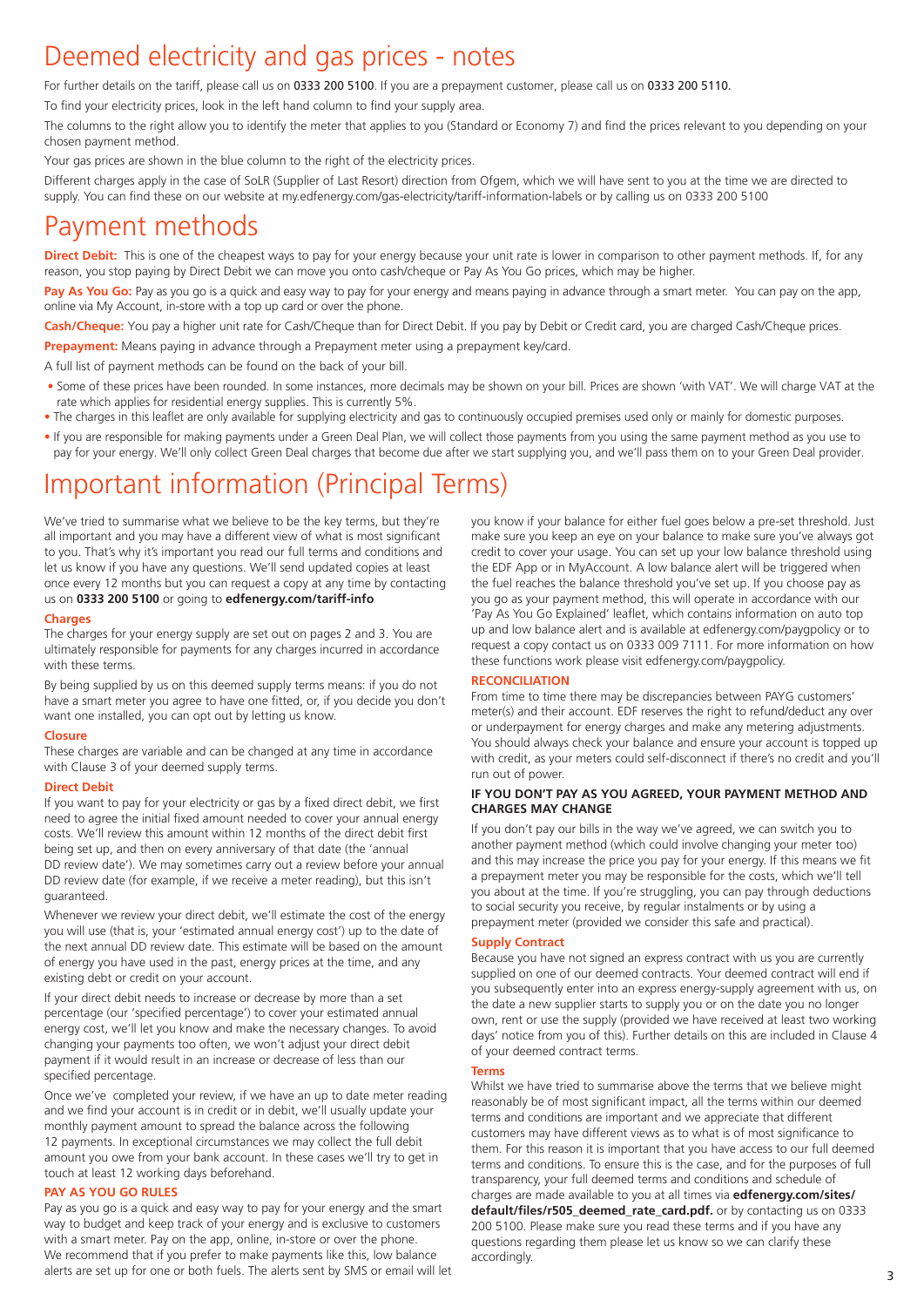#### **Deemed Contract Scheme**

Scheme for setting out the terms and conditions that will apply to the deemed contracts made under Schedule 6 to the Electricity Act 1989 and Schedule 2B of the Gas Act 1986.

#### **When the scheme begins**

This scheme originally came into force on 1 October 2001 and applies to electricity or gas (or both) we supply under a deemed contract to domestic customers, Micro Business and SME customers.

#### **The scheme**

We have made this scheme in line with Schedule 6 of the Electricity Act 1989 (the 'Electricity Code') and Schedule 2B of the Gas Act 1986 (the 'Gas Code'). These codes allow us to make changes (known as 'revisions') to this scheme from time to time. If we do make a revision, we will first send the full text of the revision to our industry regulator, after which time the revision will come into force. Once the revision comes into force, it will apply to all deemed contracts we create from that point on. It will also apply to any deemed contracts that already exist, unless the revision says otherwise. If we need to provide evidence of this scheme, any revisions to it, or the Deemed Contract Schedule of Charges (or any changes to it) in any courts of justice or any legal proceedings, we will produce a copy of any document we have sent to our industry regulator as conclusive evidence.

#### **Definitions**

The following words and phrases used in this contract have the following meanings.

- **'The Citizens Advice consumer service'** provides free, confidential and impartial advice on consumer issues, by phone and online, to individual consumers and small businesses.
- '**deemed contract**' means a contract to supply gas or electricity (or both), under these terms. These terms only apply if you are a domestic customer, micro business, or a small or medium enterprise (SME) customer, and using our electricity or gas services (or both) at your premises, without entering into a formal agreement with us for those services.
- **'gas transporter'** the company licensed to deliver gas through pipes to your premises.
- **'Green Deal charges'** means the charges that we must collect from you as part of the Government scheme for the collection of charges for energy efficiency measures through energy bills and 'Green Deal premises' means premises at which Green Deal charges are owed for the installation of energy efficiency measures.
- **'industry regulator'** the Office of Gas and Electricity Markets set up by Parliament to protect the interests of consumers.
- **'local electricity distributor'** the company which owns or operates the distribution network used to deliver electricity to your premises.
- **'Micro Business'**  means a company which meets one of the following criteria: consumes less than 293,000 kWh of gas a year, or consumes less than 100,000 kWh of electricity a year, or has fewer than ten employees (or their full-time equivalent) and an annual turnover or annual balance sheet total not exceeding *€*m
- **'Ofgem'** is the Office of Gas and Electricity Markets), set up by Parliament to protect the interests of energy customers. Their address is 9 Millbank, London, SW1P 3GE.
- **'Ombudsman Services: Energy'** is an independent body approved by Ofgem to investigate complaints. Visit: ombudsman-services.org/energy or call 0330 440 1624.
- **'payment method'**  payment by either direct debit, cash or cheque, pay as you go or any other method we determine.
- **'premises'** the premises (including any part of any land or building or structure) we supply electricity or gas (or both) to under this contract.
- **'prepayment meter'** an energy meter operating in a mode which requires a customer to pay charges in advance both for a traditional and/or Smart meter.
- • **'smart meter'** the meter and equipment we can use to measure how much gas or electricity (or both) you are using, without having to visit your home. A smart meter means you can also see how much gas or electricity you are using.
- **'SME customer'** (small or medium enterprise customer) any customer who takes a supply of electricity or gas (or both) from us in connection with a business (including any business involving letting, managing agent or accommodation services) and which we bill through our customer information system (CIS) or our SAP system. (If you are not sure whether you are billed through CIS or SAP, please phone our helpline on 0333 200 5103.)
- **'supply' and 'supplied'** the energy services provided under this contract (but not otherwise). This may also include services provided in connection with the supply of electricity or gas to the premises.
- **'we', 'us', 'our'** the licensed energy supplier for the services provided to you under this contract (that is, EDF Energy is a trading name used by EDF Energy Customers Ltd, Reg. No. 02228297 whose Registered Office is at 90 Whitfield Street, London, W1T 4EZ, incorporated in England and Wales, operating under the trading name of EDF Energy and using the supply IDs LOND, SEEB and SWEB).

#### **Full terms and conditions for supplying electricity or gas (or both)**

These terms apply to you if you are a domestic customer, micro business, or a small or medium enterprise (SME) customer, and you are using our electricity or gas services (or both) at your premises but have not entered into a formal agreement with us for those services.

Please read these terms carefully so that you fully understand your commitments and our responsibilities.

If we supply gas to your premises we may need to enforce other terms if your premises are not directly connected to the gas pipeline network operated by National Grid Gas.

**Note:** In these terms and conditions, when we refer to **'energy'** we mean gas or electricity (or both) we provide to domestic Micro Business or SME customers. When we refer to **'services'**, we mean gas, electricity, energy-related services and any other services we provide to domestic, Micro Business or SME customers.

#### **1 Your and our responsibilities**

- 1a This contract sets out our standard terms and conditions for supplying services under our deemed contract scheme. These terms and conditions apply to you only if you have not entered into a current energy-supply agreement with us (which can be enforced by law), but we are providing you with services.
- 1b EDF is the trading name we use for providing the services. In line with these terms, we agree to supply services at the premises for the length of this contract.
- 1c You agree that you own or use the premises (or will on the date that the services start) and that the premises are currently connected to a mains gas network or your local electricity distributor's distribution network, or both (as appropriate).
- 1d You agree to pay any part of our charges for services that are not currently part of a genuine dispute.
- You agree that, for as long as we are the supplier registered to your meter point administration number or meter point reference number (as applicable) as the supplier responsible for supplying energy to your premises, all energy that passes through your meter (or meters) or is supplied to the premises (or both) will be treated as having been supplied under our deemed contract scheme, even if you have a contract with any other person for supplying energy to your premises
- 1f You understand if you have a smart meter you will lose the functionality currently available to you by switching to EDF.

#### **2 Access to premises and meters**

- 2a You confirm that you are legally able to, and have permission to, allow us (or someone appointed by us) into the premises and have full access to your meter (or meters), including agreeing to us gaining remote access to your metering equipment, whenever we need to in line with these terms.
- 2b You agree that you are responsible for all pipes, equipment, wires and cables, and all other fittings used in connection with supplying energy on your side of the energy meter (your side of the meter starts at the point energy leaves your meter after the meter has measured it), and that you will make sure that they are kept in good working order and in safe condition at all times. Any energy losses that happen on your side of the meter are your responsibility.
- 2c You agree to give your gas transporter, your local electricity distributor or us (or our employees, agents or subcontractors) safe, full and free access to your premises, and all equipment, wires and cables, and all other fittings used in connection with supplying energy to your premises. If there are any obstructions that prevent us from gaining access to your premises, and all equipment, wires and cables, and all other fittings used in connection with supplying energy to your premises, you are responsible (at your own cost) for removing the obstruction:
- 2c1 whenever there is a possibility of danger or damage to any thing or property, or at any time we use our powers under an Act of Parliament (or any regulation or similar law made under it) relating to how we deliver or supply energy; and
- 2c2 at all reasonable times for the purposes of installing, maintaining, inspecting, testing or replacing any lines, pipes, wires, cables or any other equipment used in connection with delivering or measuring energy.
- 2d You confirm that the premises have, and that you are authorised to use, metering equipment installed which is capable of providing the information we need to work out your charges in connection with the relevant tariff. The metering equipment must meet relevant industry standards for safety, accuracy and reliability. If you are not sure whether the metering equipment installed at the premises meets these standards, you should contact us. If the premises do not have satisfactory metering equipment installed, we may increase your charges (see clause 3) or ask you to replace your meter, which may involve an extra charge.
- You must make sure that all metering equipment (whether it belongs to us or another person) on or at the premises is not damaged or stolen or lost. You must pay us any costs we may reasonably have to pay (either directly or indirectly) for replacing or repairing the metering equipment (including any call-out charges), unless the damage is caused by fair wear

and tear or as a result of something we have done or failed to do.

- 2f We will not be responsible for any fault relating to any meter or other fitting that we do not own or that has been provided on our behalf, or for any consequences resulting from that fault.
- 2g If you take a supply of energy through a prepayment meter, and you use an electronic or token meter, it is your responsibility to make sure you buy enough credit units. You must also keep and look after the plastic card, key or other charging device, keeping it clean, safe and free from damage, otherwise we may charge you for providing a replacement card or key. If you fail to do this, we may charge you any costs we may reasonably have to pay (either directly or indirectly) as a result. You must only use the most recent key or card (unless otherwise instructed by us) to charge your prepayment meter, otherwise your meter may not be updated with the correct pricing information which may result in you paying a higher price for your energy supply, or for your energy supply price for your energy supply prices changing.
- 2h If this contract (in relation to any service) ends, we can:
- 2h1 recover any energy meter we own or have leased; and 2h2 authorise any of our officers, employees, agents, contractors (or any other person we authorise) to enter your premises to remove all relevant meters. We will not use this right if another supplier agrees, before the date this contract ends, to buy or otherwise take possession of that meter on terms that make sure we receive
- appropriate compensation for the meter's value. 2i There may be times when we want to install, or appoint another person to install, any energy meter and any associated metering equipment at your premises so that we can improve the service we provide to you. If this is the case, you agree to allow us to do this, and to let us (or anyone we appoint) into the premises to install the meter and any associated metering equipment. We will try to give you reasonable notice before we visit your premises.
- 2j From time to time the information from your smart meter may not correctly reflect the energy you have used. In such circumstances, we reserve the right to apply the correct charges which will be applied to your smart meter or reflected in a separate bill.

#### **3 Prices and changes to terms**

- 3a The prices we charge you, and the ways you can make your payment, are set out in the Deemed Contract Schedule of Charges (see appendix 1 to this contract). The Deemed Contract Schedule of Charges forms a part of these terms and conditions.
- To work out the charges for energy we supply to you, we will apply the tariff we consider most appropriate to your type of meter.
- 3c We may change any of these terms at any time. If we make a change to the terms of this contract, we will do so by making a revision. We will continue to supply you after we have made this revision, in line with the revised terms.
- We may also make changes to the information shown in the Deemed Contract Schedule of Charges (including the prices we charge you) at any time. Unless you have a prepayment meter, any change will apply to energy we supply to you from the date we make that change. If you have a prepayment meter, your new charges may not apply until the next time you charge credit onto your meter or, if you have a token prepayment meter, until your meter has been reconfigured with the new prices. It is your responsibility to arrange an appointment to make sure your prepayment meter is correctly configured. Changes we make to the Deemed Contract Schedule of Charges are not classed as revisions, but any changes to the prices we charge you will be shown in the next bill we send to you after making the changes.
- 3e There may be times when we need to change these terms other than in the circumstances described in clause 3c above. We would need to do so if we have to act in line with any relevant matter that changes our business costs in a way that is beyond our reasonable control. For example, this could be a relevant change in the law, government instruction or regulation, or to any tax or duty that affects our businesses.
- 3f We will publish any change we make to our prices for any of the reasons given in clause 3d above in the Deemed Contract Schedule of Charges.
- 3g If you take any service other than the service we or your gas transporter or local electricity distributor provides as standard, or if you cause us or them to have to pay costs beyond those they would normally be charged to carry out our responsibilities to you, we have the right to charge you any reasonable costs we have to pay as a result.
- 3h If the method of payment you use changes (for any reason), the price we charge you may change to reflect this. Also, if we need to change any energy meter or associated equipment because the method of payment you use has changed, we may make a charge to you to cover these costs.
- 3i Any taxes, duty or levies on energy (including VAT) will apply to all our charges to the extent that they are applicable, or be charged on the work done to process, distribute, transport, sell or supply energy, whether we pay these taxes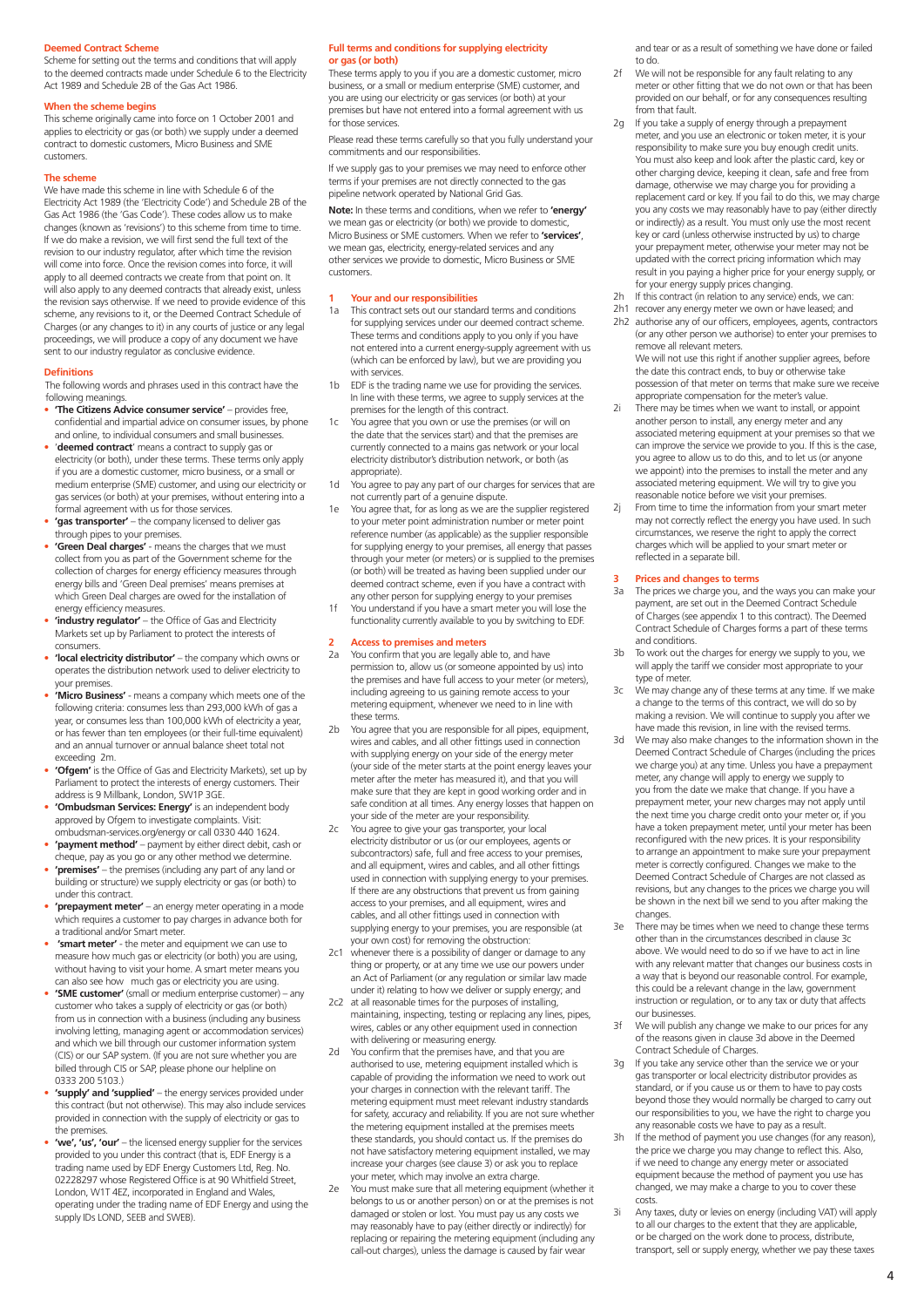and other charges direct or refund someone else who is responsible for making the payments.

- 3j You agree to pay for other charges which apply under this contract and under any extra conditions we have agreed with you from time to time which we include on your energy bill. You also agree to pay for other charges which arise in connection with Green Deal premises (such as Green Deal charges) and which we are obliged to collect from you.
- 3k Smart meters automatically send us your meter readings. It is your choice whether or not you would like to have a Smart meter installed at your property. By signing up to this tariff you agree to having a Smart meter fitted when we're installing them in your area, and to us contacting you to ask you to book an appointment for its installation. However, if you do not wish to have a Smart meter installed you may, at any time, inform us that you are opting out of having a Smart meter.

#### **Fuel Mix**

3l The electricity supplied under this contract will be a mix of generation sourced from our own UK power stations and the wholesale energy market. For more information on our fuel mix, visit **edfenergy.com/fuelmix**

#### **4 When this contract starts, your rights to end this contract and our rights to stop your supply**

- 4a This contract comes into force either<br>4a1 on the date we began to supply you
- 4a1 on the date we began to supply you (for any reason); or 4a2 on the date you began to take a supply from us.
- 4a2 on the date you began to take a supply from us.<br>4b This contract will end in the following circumstar This contract will end in the following circumstances.
- 4b1 If you enter into a formal energy-supply agreement with us or with another energy supplier (a 'new supplier'), the contract will end:
- a on the date the new supplier starts to supply that energy to you, as long as they are registered with the local metering point administration service as the supplier responsible for supplying energy to your premises; or
- b on the date you and we agree that your formal supply agreement is considered to have started, as long as you enter into a formal energy-supply agreement with us.
- 4b2 If you no longer own or occupy the premises, the contract will end:
- a on the date you stop owning or occupying the premises, as long as you have given us at least two working days' notice of this, in writing (in your notice, you should specify the date you will no longer own, rent or use the premises); or
- b two working days after we receive your notice, in writing, that you have stopped owning, renting or using the premises; or
- c on the date we next read the meter at the premises or on the date a new supplier begins to supply the premises, if you do not give us notice that you have stopped, or will soon stop, owning or occupying the premises.
- 4b3 In addition, and for the avoidance of doubt, where you, as an individual, are the owner of the premises and we have evidence to reasonably conclude that you continue to be present, or operating from the premises, then you shall be treated as remaining in occupation of the premises, irrespective of whether other individuals, businesses or companies are also in occupation during the same period. In accordance with Schedule 6 of the Electricity Act 1989 and Schedule [2B] of the Gas Act 1986, all occupiers shall at all times be fully liable for all charges associated with the supply of energy to the premises on a joint and several basis.
- 4b4 If this contract ends validly under any other term of this contract, or if you break a term of this contract and we disconnect the supply to your premises or end this contract.
- 4b5 If the industry regulator makes a 'Supplier of Last Resort' direction (when the regulator appoints another supplier to take over responsibility for our customers) or any other valid direction for your premises, and this direction appoints a supplier other than us to provide the services. You will still be legally responsible for paying our charges for providing the services – even if you no longer own, rent or use the premises – until this contract ends under this clause (4b). If we are providing you with more than one service, ending one service will not automatically end the contract for the other service (or services).
- 4b6 If this contract is in place because we've been appointed by the industry regulator to take over from your previous supplier as a 'Supplier of Last Resort' and you had a credit balance with them, we'll honour it if we committed to do so before we were appointed. We may need to get in touch to check certain information before we do.
- 4c When this contract ends , we will take all reasonable steps to send you a final bill or statement within 6 weeks. Where new information becomes available, we'll send you a corrected final bill as soon as reasonably practicable. We may need to get a final energy meter reading before we can do this otherwise we may need to bill you based on an estimated reading.
- 4d Unless this contract ends under clause 4b, this contract will continue to apply and you will still be legally responsible for paying all charges made under it until the contract ends, including any charges relating to power used by somebody else if you have failed to notify us that you no longer own or occupy the premises.
- 4e By taking a supply of energy under this contract, you are authorising us to suspend or stop the supply of energy to your premises in the following circumstances:
- 4e1 You do not pay any security deposit when we ask you to, or all or any part of our charges (that are not part of a genuine dispute) when they become due whether under these terms or otherwise.
- 4e2 You do not carry out any of your other responsibilities under this contract.
- 4e3 You break any of the terms of this contract in a serious way or more than once (for example, if we reasonably believe that you have stolen energy or deliberately interfered with an energy meter or with any part of the energy metering equipment).
- 4e4 We need to cut off your supply of energy in line with any of the energy industry arrangements we work to.
- 4e5 There is a risk of danger to you or other members of the public if we continue the supply.
- 4e6 You are declared bankrupt, an organisation or individual takes formal steps to have you declared bankrupt, or an organisation or individual begins or threatens any other form of insolvency proceedings against you. If, for any reason, we continue to supply you in these circumstances, we may need to fit a prepayment meter at your premises. You will pay the costs of this, which we may collect through the prepayment meter. This action will not affect any other rights we may have.
- 4e7 There are circumstances beyond our reasonable control which mean we are not able to perform our duties under this contract. These circumstances include anything any other energy supplier, distributor, shipper, or transporter has done or failed to do.
- 4e8 We are no longer involved in any of the industry agreements we work to, or the relevant industry agents used to collect and process meter information or to provide and maintain your meter are no longer appointed for each supply point at your premises.
- 4f Both you and we can end this contract immediately if we are no longer licensed to supply energy at your premises.
- 4g If this contract ends, or if we become entitled to suspend or stop the supply of energy to your premises under this clause (4), we will be entitled to take action (or appoint someone else to take action on our behalf) to prevent energy from being supplied to your premises under the contract or to disconnect your premises (or both). You agree to let us into your premises at all reasonable times to do this.
- 4h Ending your contract will not affect any rights and responsibilities you or we had before the contract ended, or any rights and responsibilities due to come into force or continue after the date it ended. Clauses 4c, 5.5, 5.6 and 5.7 continue to apply even after our supply licence has ended.
- 4i If you are responsible for paying Green Deal charges, your responsibility will continue after this contract has ended and your new supplier will collect your Green Deal charges when they take over supply to your premises.

#### **5 Billing and payment**<br>**5.1** Me will give you a bill

We will give you a bill or statement at least once a year, but we may send you a bill or statement at any time, or in line with your agreed payment method and communication preferences. We will charge you for your energy usage based on the amount of energy we reasonably consider that you have consumed (or which we estimate you have consumed in accordance with paragraph 5.2 below) for the period covered by your bill, up to a maximum period of twelve months except where the charges relate to circumstances where:

 a) we have previously taken steps to recover payment for charges which are older than this,

 b) we have not taken action to recover older charges because of any unreasonable act or omission on your part, or

 c) any other circumstance applies which our regulator confirms that we may seek to recover charges relating to consumption that is are older than twelve months. Where we don't have an up to date meter reading we will bill you based on an estimated reading using the information that we have available about your property, however to help us to improve the accuracy of your bills please provide us with an up to date and accurate meter reading at least once per year.

- 5.2 We have the right to estimate your usage if we don't have all the information we need (including the energy you have used during any period) to work out the charges you owe us. We'll estimate using information we have about the energy used at the premises. This may take into account adjustments to reflect seasonal changes in use and previous meter readings, or the characteristics of your home and household energy use, or price changes.
- 5.3 If your meter is not read immediately before the supply start date, or we reasonably believe that the reading we have is not accurate, we may estimate the amount of energy supplied during the period beginning with the supply start date and ending with either:

 (a) the date the meter is first correctly read after the date we start supplying you; or

(b) the date your contract with us ends; whichever is earlier.

- 5.4 5.4 We can charge you any reasonable costs and expenses we have to pay in carrying out our responsibilities to you. This includes any reasonable costs connected with distributors' services, recovering money you owe, and disconnecting, reconnecting or replacing any metering equipment.
- 5.5 We have the right to use or transfer any debts or credits you have on your energy account: (a) with a previous supplier to us; or (b) with us to a new supplier. Either of us can use credit you have on an account with us to pay off debt you owe us or our group companies.
- 5.6 If you're struggling, you can pay through deductions to social security you receive, by regular instalments or by using a prepayment meter (provided we consider this safe and practical). We'll also let you know how you can reduce your charges by using energy more efficiently.
- 5.7 We'll only take debt recovery actions which we consider to be proportionate.

#### **6 Making a complaint**

6.1 If we've let you down in any way, we want to put it right quickly. It's always best to get in touch with us first on 0333 200 5100 (Monday to Friday from 8am to 6pm and Saturday 8am to 2pm) email customer\_correspondence@ EDFEnergy.com or write to Freepost EDF CUSTOMER CORRESPONDENCE

Details of our complaint handling procedure can be obtained at edfenergy.com/makingacomplaint. If you're not satisfied with the way we've handled things after contacting us there are other options you can take.

You can contact the Complaints Resolution Team by calling 0333 200 5101 (8am to 5pm, Monday to Friday), email complaintresolution@edfenergy.com or write to: Freepost EDF COMPLAINTS RESOLUTION

6.2 If, after eight weeks, you're still not satisfied with the way we've handled your complaint, you can phone the Ombudsman Services: Energy on 0330 440 1624 (9am to 5pm Monday to Friday). Or, you can email them at enquiry@ombudsman-services.org or visit ombudsmanservices.org/energy. The Ombudsman is free, independent. If the Ombudsman finds we have not acted correctly, they will make recommendations on how we can put this right. This might include:

(a) an apology or explanation;

(b) compensation; or

(c) any other relevant action.

They may investigate your complaint if you are a residential or microbusiness customer and if you have received a deadlock letter from us or if you are unhappy with the handling of your complaint and eight weeks have passed since you first made the complaint to us.

6.3 Contact Citizens Advice if you need help with an energy problem - for example with your bills or meters, or if you're struggling to pay for the energy you use. They're the official source of free and independent energy advice and support. Go to citizensadvice.org.uk/energy or call them on 0808 223 1133. Calls are charged at your normal rate.

#### **7 Security**

- 7a We may, at any time (except in certain circumstances if you are supplied through a prepayment meter or if it is otherwise not reasonable), ask you for a reasonable deposit (or other form of security) towards the charges in connection with any services we provide to you. If we do this, we will agree with you any special terms we need to enforce relating to the deposit. If we cannot agree these special terms with you, or if you do not provide the security deposit, we may stop supplying the services after giving you reasonable notice. If we do this, clause 4g will apply.
- 7b The deposit we ask for will not be more than the amounts the conditions of our energy licences allow. Unless it is reasonable for us to keep a deposit for a longer period, we will repay it to you after a year, with interest at a rate set by the energy regulator. We will make this repayment:
- 7b1 within 14 days if, during the previous full year, you have paid all our bills or statements within 28 days of the date of each bill or statement; or
- 7b2 within a month if the arrangements to supply you with energy under this contract have ended and you have paid all our charges.
- 7c When we repay a deposit, we may take from it any money you owe us.
- 7d If we ask you to pay a deposit and you do not agree to this, or you do not agree with the amount we have asked for, or if you have a complaint about any of our services, you may contact our customer service centre. You may also refer your complaint to the Ombudsman Services: Energy which is an independent body approved by Ofgem, the UK gas and electricity regulator, to investigate complaints. Details of our complaint handling procedure can be found at edfenergy.com/sme-complaints

If you are a Micro Business you can also contact Citizens Advice consumer service (a free, confidential and impartial advice service for consumers) for clear, practical and unbiased advice on all kinds of questions relating to Micro Businesses.

You can visit their website adviceguide.org.uk or call them on 0808 223 1133.